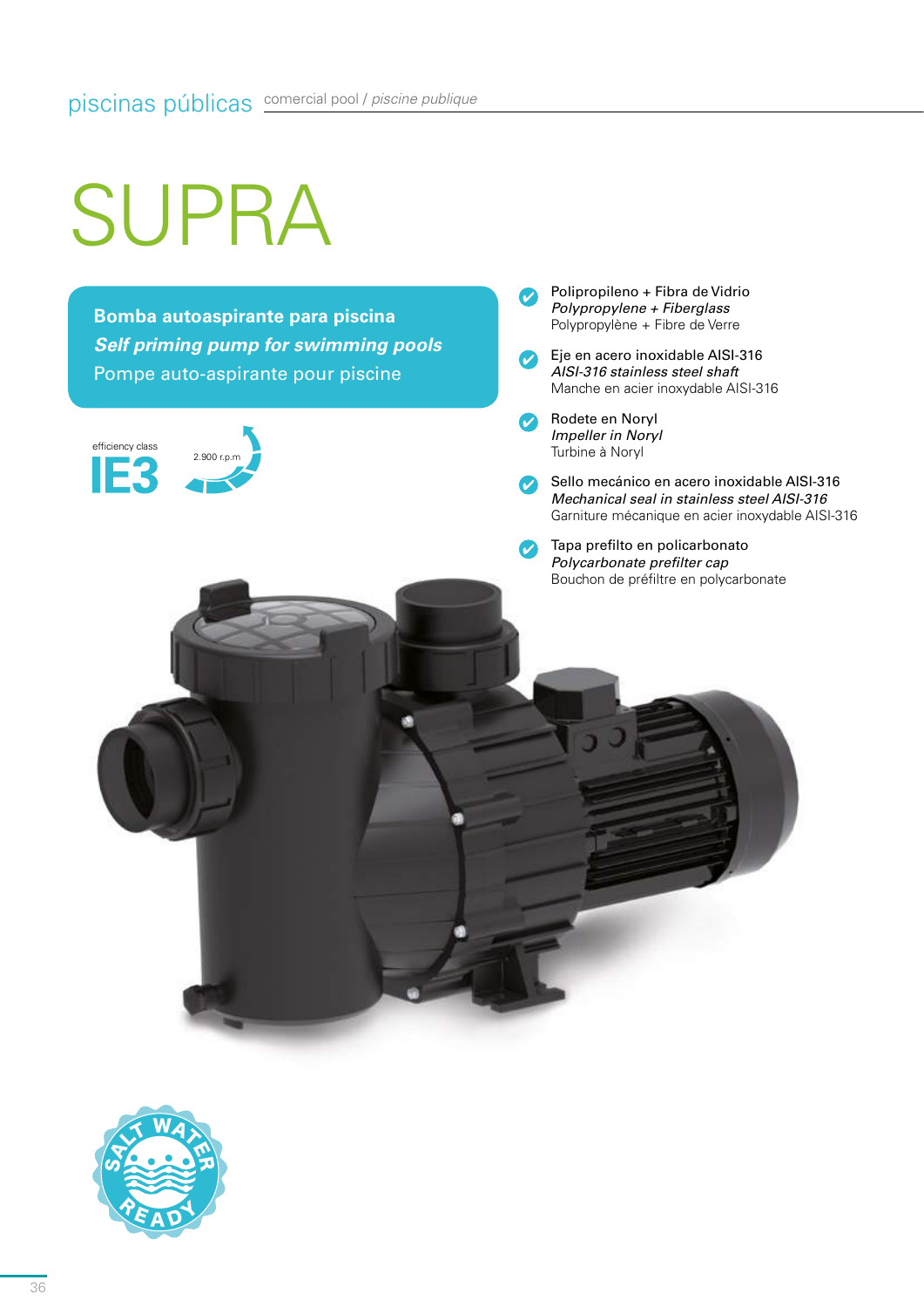

a pr

| $\bullet$     | Doble conexión, rosca y racores                      | Double connection, thread and fittings                     | Double connexion, filetage et raccords                       |
|---------------|------------------------------------------------------|------------------------------------------------------------|--------------------------------------------------------------|
| $\bullet$     | Rosca hembra 3", racor encolar DN90                  | 3" female thread, fittings glue DN90                       | Filetage femelle 3", raccords colle DN90                     |
|               | <b>O → Pintura por cataforesis</b>                   | <b>Cataphoresis painting</b>                               | Peinture de cataphorèse                                      |
|               | O Cesto prefiltro de gran tamaño                     | Large pre-filter basket                                    | Grand panier préfiltre                                       |
| $\rightarrow$ | Tornillería en acero inoxidable AISI-316             | Stainless steel screws AISI-316                            | Vis en acier inoxydable AISI-316                             |
| $\bullet$     | Motor asíncrono IE3 a 2900 rpm<br>(3450 rpm @ 60 Hz) | IE3 asynchronous motor at 2900 rpm<br>$(3450$ rpm @ 60 Hz) | Moteur asynchrone IE3 à 2900 tr/min<br>(3450 tr/min @ 60 Hz) |
| $\bullet$     | Rodamientos lubricados de por vida                   | Lubricated bearings for life                               | Roulements lubrifiés à vie                                   |
| ⊶             | Grado IP-55, Aislamiento clase F                     | IP-55 Grade, Class F Insulation                            | Isolation IP-55, classe F                                    |
| ⊶             | Máxima temperatura del aqua: +40°C                   | Maximum water temperature: $+$ 40 $\degree$ C              | Température maximale de l'eau: + 40°C                        |

▒

Datos Técnicos / *Technical data /* Données techniques



|                  | HP  | kW  | ΙA.                      |     |                               | Altura m.c.a / Height w.c.m |    |                           |                 |    |                 |     |    |                   |                   |
|------------------|-----|-----|--------------------------|-----|-------------------------------|-----------------------------|----|---------------------------|-----------------|----|-----------------|-----|----|-------------------|-------------------|
| Tipo / Type      |     |     | Ш<br>Ш<br>230<br>400     |     | <b>RPM</b>                    | 6                           | 8  | $\mathsf{I}10^\mathsf{T}$ | 12 <sup>2</sup> | 14 | 16 <sup>°</sup> | 18  | 20 | <b>ASP</b>        | <b>IMP</b>        |
|                  |     |     |                          |     | Caudal $m^3/h$ / Flow $m^3/h$ |                             |    |                           |                 |    |                 |     |    |                   |                   |
| <b>SUPRA 300</b> | 3   | 2,2 | 9,4                      | 5,3 | 2900                          | 62                          | 58 | 52                        | 44              | 34 | -20             |     |    |                   |                   |
| SUPRA 400        | 4   | 3   | 12.5                     | 6,9 | 2900                          | 72                          | 68 | 63                        | 57              | 50 | 40              | -27 |    | PVC <sub>90</sub> | PVC <sub>90</sub> |
| <b>SUPRA 550</b> | 5,5 | 4   | $\overline{\phantom{a}}$ | 8,8 | 2900                          | 80                          | 76 | 72                        | 67              | 60 | 52              | 41  | 26 |                   |                   |